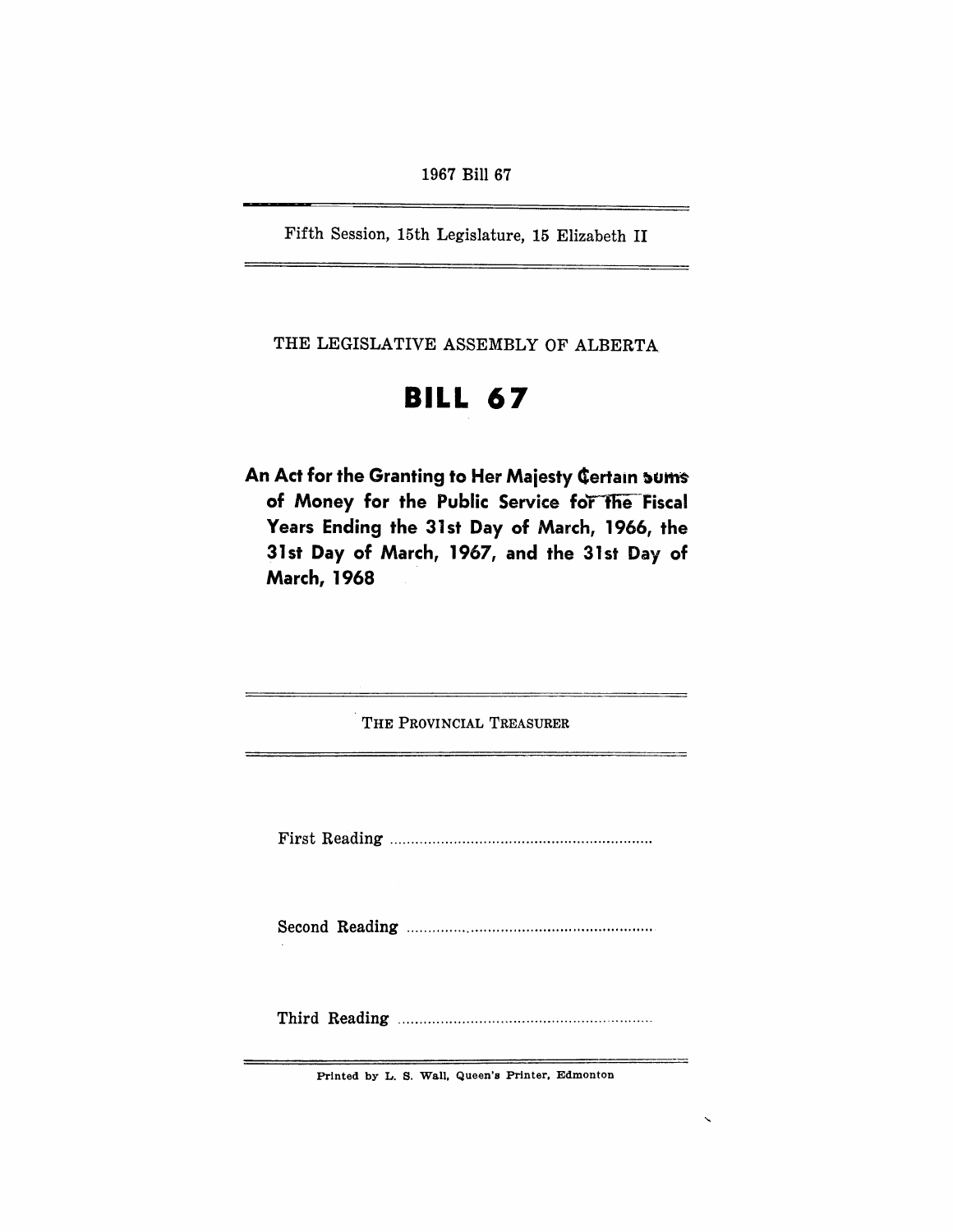## **BILL 67**

## 1967

An Act for the Granting to Her Majesty Certain Sums of Money for the Pubic Service for the Fiscal Years Ending the 31st day of March, 1966, the 31st day of March, 1967, and the 31st day of March, 1968.

#### *(Assented to* , 1967)

#### *Most Gracious Sovereign:*

WHEREAS it appears by Messages from His Honour, J. W. Grant MacEwan, Lieutenant Governor of the Province of Alberta, and the Estimates accompanying the Messages, that the sums hereinafter mentioned are required to defray certain expenses of the Public Service of Alberta not otherwise provided for during the financial periods ending the 31st day of March, 1966, the 31st day of March, 1967 and the 31st day of March, 1968, and for other purposes relating thereto:

MAY IT THEREFORE PLEASE YOUR MAJESTY that it be enacted and be it enacted by the Queen's Most Excellent Majesty, by and with the advice and consent of the Legislative Assembly of the Province of Alberta, as follows:

1. This Act may be cited as *The Appropriation Act, 1967.* 

2. From and out of the General Revenue Fund there may be paid and applied a sum not exceeding in the whole, \$4,383,500 towards defraying the several charges and expenses of the Public Service from the first day of April, 1965 to the 31st day of March, 1966, not otherwise provided for and set forth in Schedule *"A"* to this Act.

3. From and out of the General Revenue Fund, there may be paid and applied a sum not exceeding in the whole, \$30,180,773 towards defraying the several charges and expenses of the Public Service from the first day of April, 1966 to the 31st day of March, 1967, not otherwise provided for and set forth in Schedule "B" to this Act.

4. From and out of the General Revenue Fund, there may be paid and applied a sum not exceeding \$818,828,491 towards defraying the several charges and expenses of the Public Service from the first day of April, 1967, to the 31st day of March, 1968, not otherwise provided for and set forth in Schedule "C" to this Act.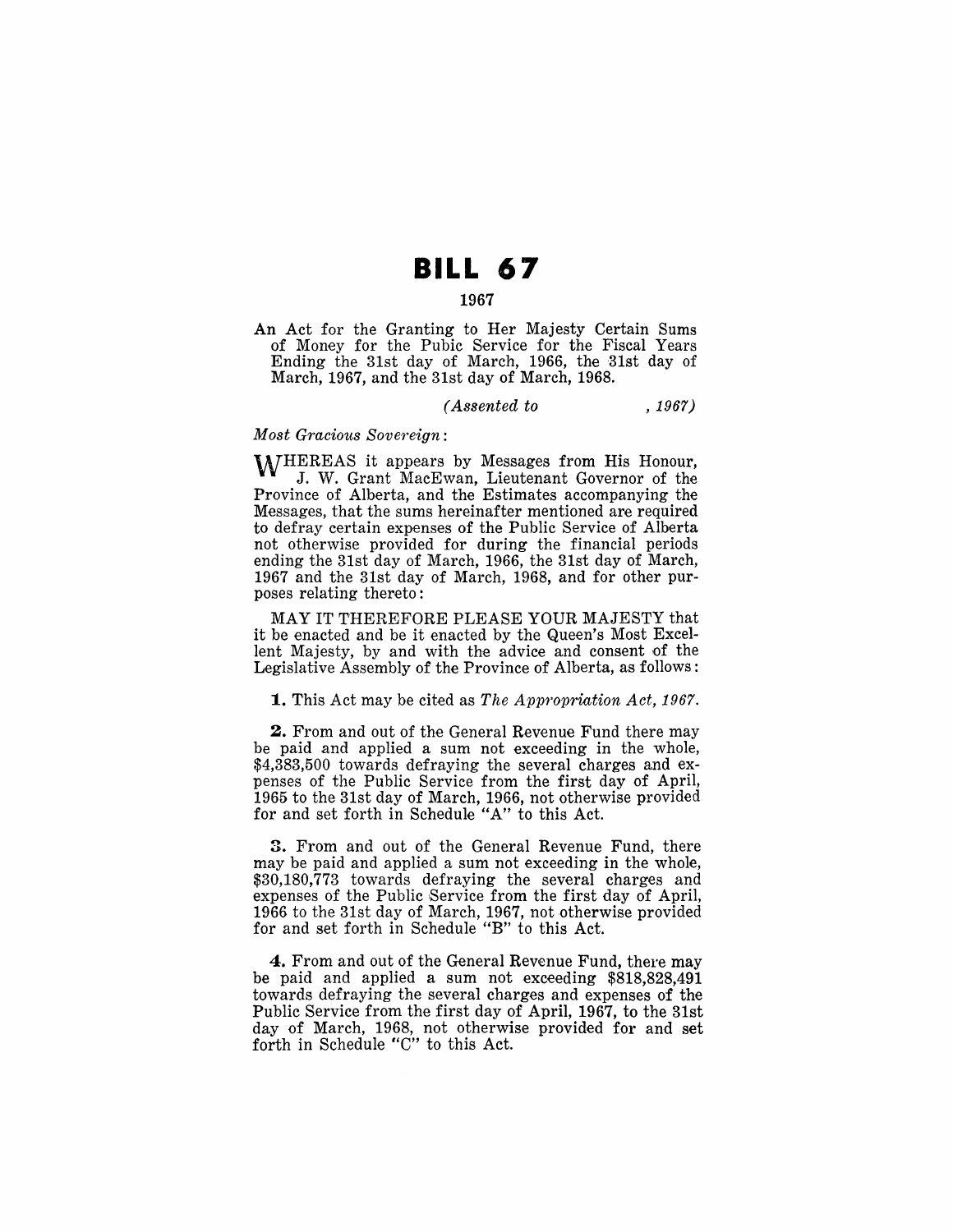5. The due application of all moneys expended under this Act shall be accounted for.

G. This Act comes into force on the day upon which it is assented to.

## SCHEDULE *"A"*

SUMS to be granted to Her Majesty by this Act, for the fiscal year ended March 31st, 1966, and the purposes for which they are granted:

| TREASURY DEPARTMENT:     |                |
|--------------------------|----------------|
|                          |                |
| AGRICULTURE DEPARTMENT:  |                |
|                          |                |
| HIGHWAYS DEPARTMENT:     |                |
|                          |                |
| PUBLIC WORKS DEPARTMENT: |                |
|                          |                |
|                          | \$4,133,500.00 |

#### SUMMARY

|  |  | 250,000.00   |
|--|--|--------------|
|  |  | 4,133,500.00 |

Amount to be voted under Section 2 of *The Appropriation Act,* 1967 .................. \$ 4,383,500.00

## SCHEDULE "B"

SUMS to be granted to Her Majesty by this Act for the fiscal year ending March 31st, 1967, and the purposes for which they are granted:

#### AGRICULTURE DEPARTMENT:

|                       |  | Chargeable to Income $\dots$ \$ 1,753,581.00 |            |
|-----------------------|--|----------------------------------------------|------------|
| Chargeable to Capital |  |                                              | 845,368.23 |

ATTORNEY GENERAL'S DEPARTMENT:

Chargeable to Income  $\ldots$  462,000.00

2

 $\sim$  $\sim 10$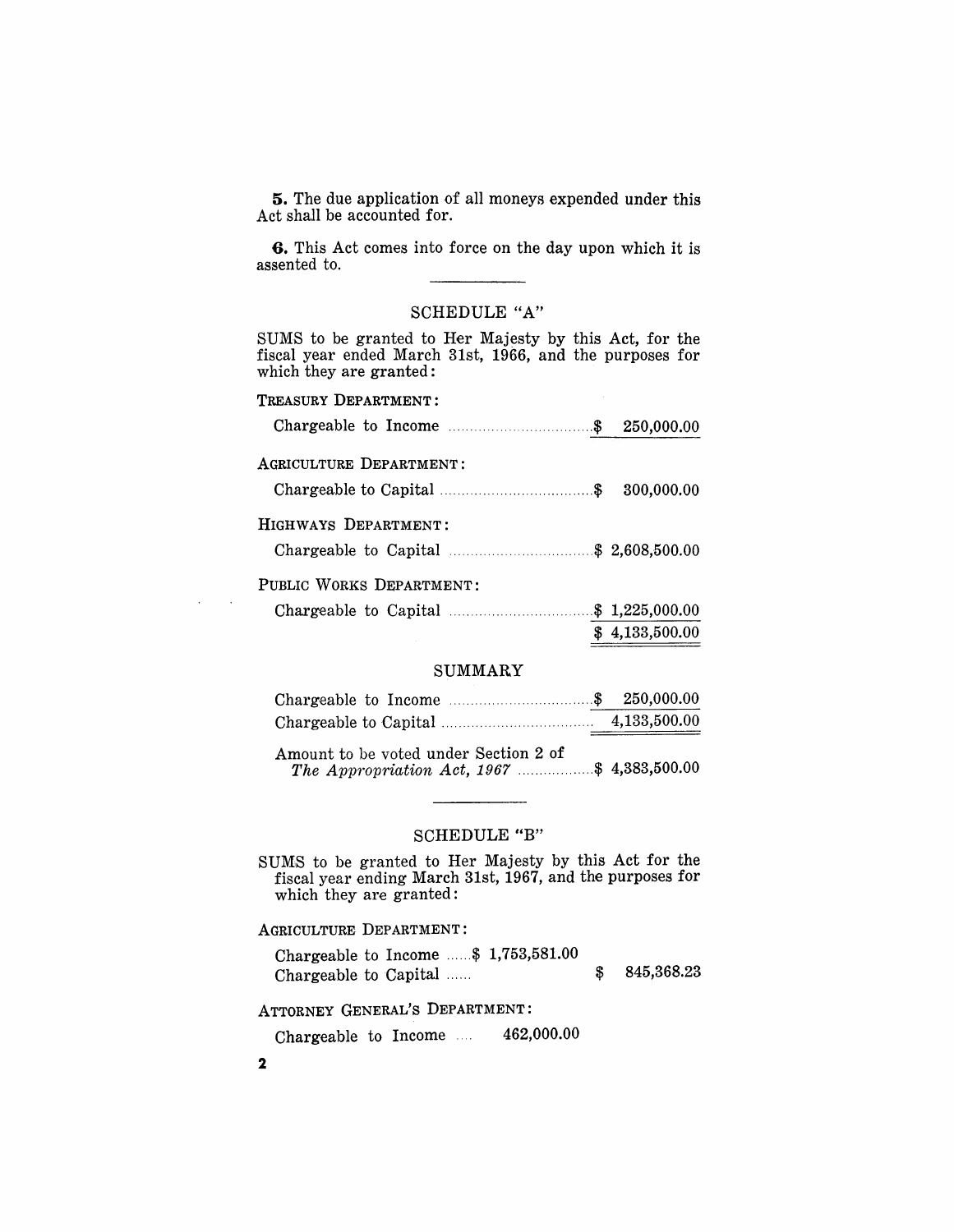| <b>EDUCATION DEPARTMENT:</b>                                        |               |
|---------------------------------------------------------------------|---------------|
| Chargeable to Income $\ldots$ 2,746,780.08                          |               |
| EXECUTIVE COUNCIL:                                                  |               |
| 108,000.00<br>Chargeable to Income<br>Chargeable to Capital         | 300,000.00    |
| HIGHWAYS DEPARTMENT:                                                |               |
| Chargeable to Income $\ldots$ 4,230,000.00<br>Chargeable to Capital | 3,296,000.00  |
| INDUSTRY & DEVELOPMENT DEPARTMENT:                                  |               |
| Chargeable to Income  139,500.00<br>Chargeable to Capital           | 300,000.00    |
| LABOUR DEPARTMENT:                                                  |               |
| Chargeable to Income $\ldots$ 425,000.00                            |               |
| LANDS & FORESTS DEPARTMENT:                                         |               |
| Chargeable to Income $\ldots$ 1,685,000.00                          |               |
| LEGISLATION:                                                        |               |
| Chargeable to Income<br>10,000.00                                   |               |
| MINES & MINERALS DEPARTMENT:                                        |               |
| Chargeable to Income $\ldots$ 1,704.00                              |               |
| MUNICIPAL AFFAIRS DEPARTMENT:                                       |               |
| Chargeable to Income<br>7,000.00                                    |               |
| PROVINCIAL SECRETARY'S DEPARTMENT:                                  |               |
| Chargeable to Income  \$ 118,768.85                                 |               |
| PUBLIC HEALTH DEPARTMENT:                                           |               |
| Chargeable to Income  6,600.00                                      |               |
| PUBLIC WORKS DEPARTMENT:                                            |               |
| Chargeable to Income<br>215,675.00<br>Chargeable to Capital         | 10,104,515.84 |
| TREASURY DEPARTMENT:                                                |               |
| Chargeable to Income<br>3,000,000.00<br>Chargeable to Capital       | 270,000.00    |
|                                                                     | з             |

 $\label{eq:2.1} \mathcal{L}(\mathcal{L}^{\text{max}}_{\mathcal{L}}(\mathcal{L}^{\text{max}}_{\mathcal{L}})) \leq \mathcal{L}(\mathcal{L}^{\text{max}}_{\mathcal{L}}(\mathcal{L}^{\text{max}}_{\mathcal{L}}))$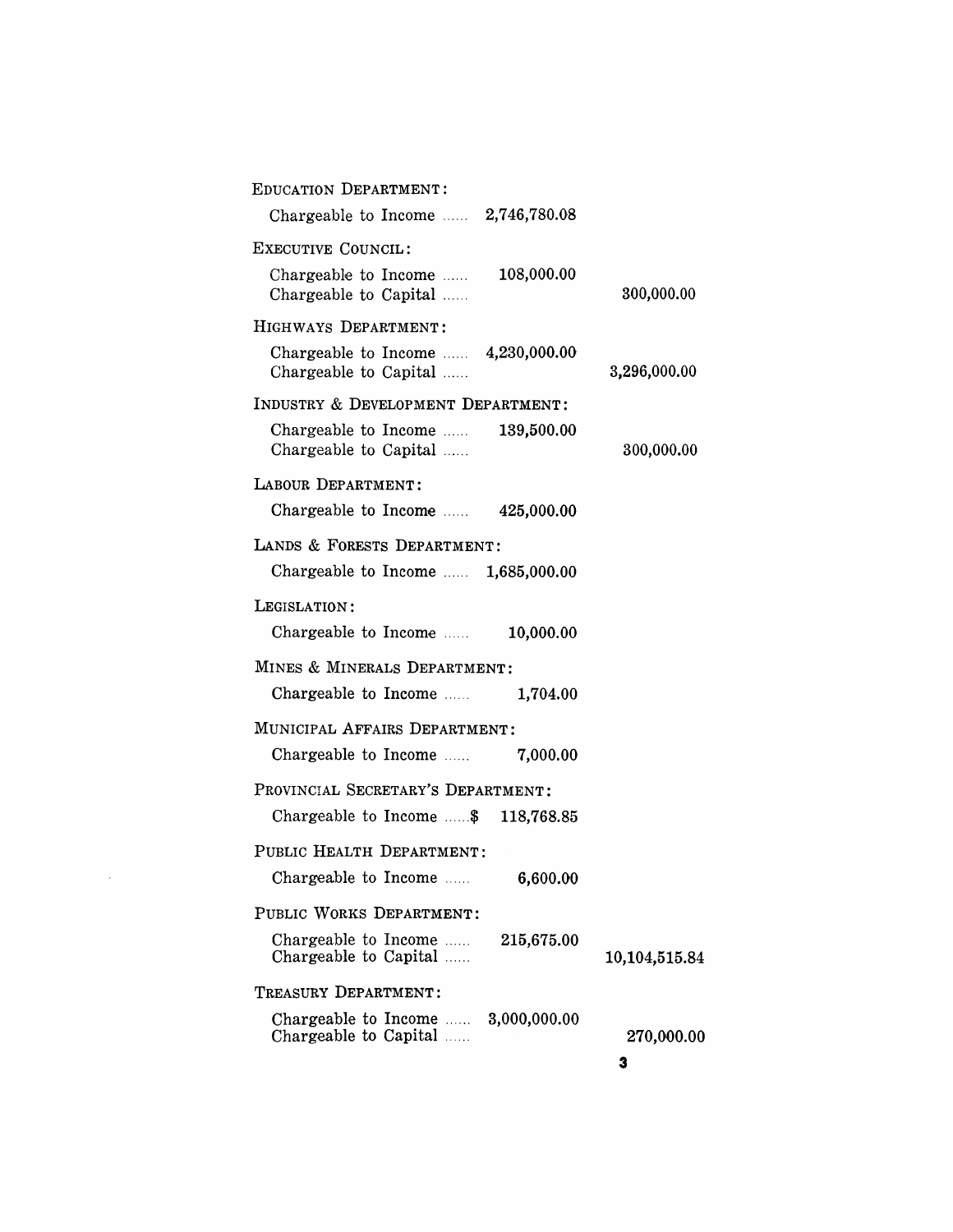#### YOUTH DEPARTMENT:

| OUTH DEPARTMENT:     |                                 |  |
|----------------------|---------------------------------|--|
| Chargeable to Income | 155,280,00                      |  |
|                      | \$15,064,888.93 \$15,115,884.07 |  |

#### SUMMARY

|  | 15,115,884.07 |
|--|---------------|

Amount to be voted under Section 3 of *The Appropriation Act,* 1967 .................. \$30,180,773.00

## SCHEDULE "C"

SUMS to be granted to Her Majesty by this Act for the fiscal year ending March 31, 1968, and the purposes for which they are granted:

#### XI

## AGRICULTURE DEPARTMENT:

Chargeable to Income ...... \$11,042,848.00 Chargeable to Capital ...... \$ 6,656,328.00

#### XII

## ATTORNEY GENERAL'S DEPARTMENT:

Chargeable to Income...... 17,413,570.00

#### XIII

## EDUCATION DEPARTMENT:

|                       |  | Chargeable to Income $\ldots$ 207,538,790.00 |            |
|-----------------------|--|----------------------------------------------|------------|
| Chargeable to Capital |  |                                              | 200,000.00 |

#### XIV

## EXECUTIVE COUNCIL:

|                       |  | Chargeable to Income $\ldots$ 10,450,860.00 |              |
|-----------------------|--|---------------------------------------------|--------------|
| Chargeable to Capital |  |                                             | 5,500,000.00 |

#### XV

## HIGHWAYS DEPARTMENT:

Chargeable to Income ...... 40,871,380.00 Chargeable to Theonic ...... 19,931,220.00<br>48,931,220.00

## XVI

INDUSTRY & DEVELOPMENT DEPARTMENT:

Chargeable to Income ...... 2,449,330.00

4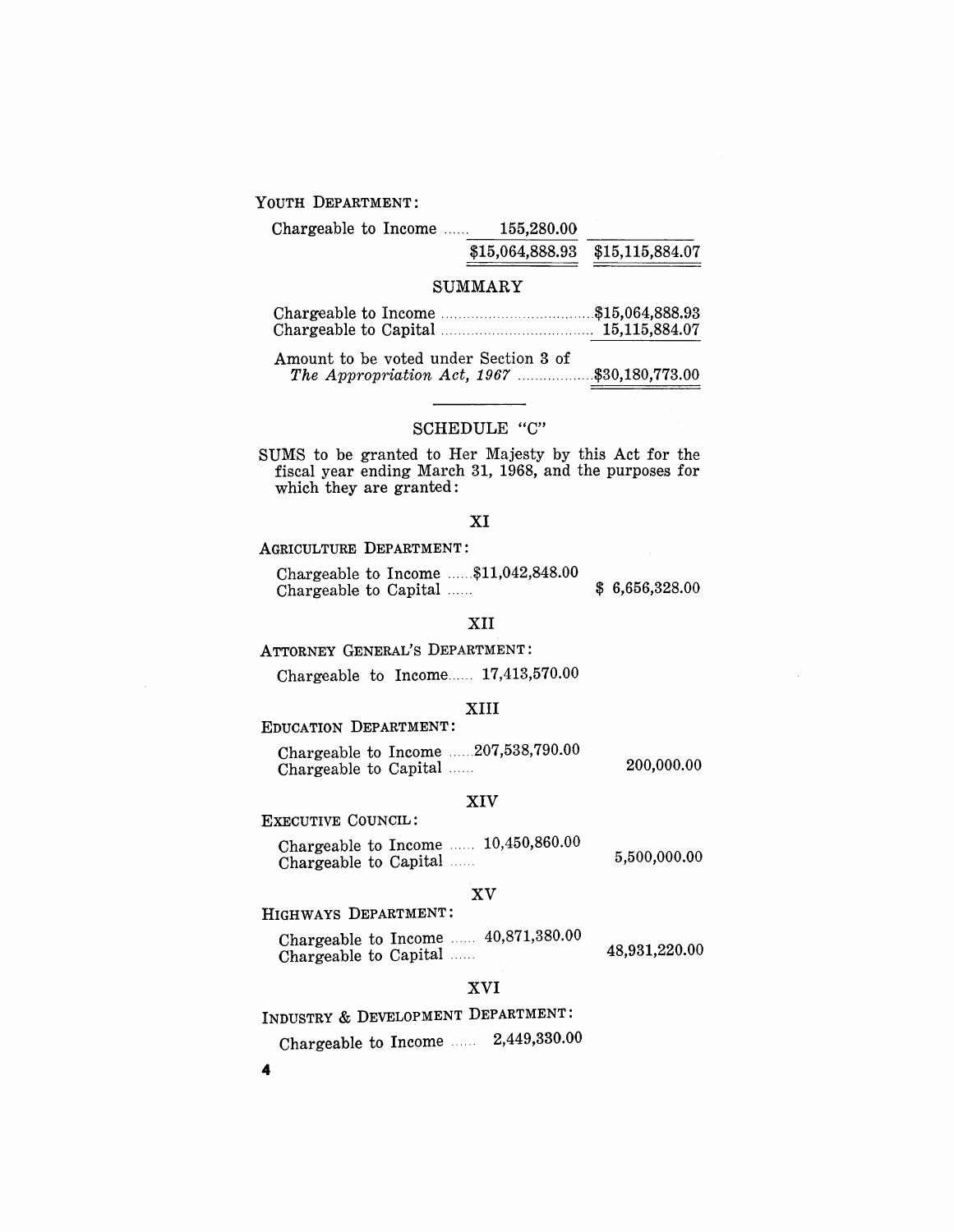## XVII

LABOUR DEPARTMENT:

Chargeable to Income ...... 4,668,060.00

## XVIII

LANDS & FORESTS DEPARTMENT:

Chargeable to Income  $\ldots$  14,516,590.00 Chargeable to Capital .....

2,206,050.00

LEGISLATION:

Chargeable to Income ..... \$ 2,196,385.00

#### XX

XIX

MINES & MINERALS DEPARTMENT:

Chargeable to Income  $\ldots$  1,980,710.00

## XXI

## MUNICIPAL AFFAIRS DEPARTMENT:

Chargeable to Income .... 8,125,590.00 Chargeable to Capital ......

5,000,000.00

## XXII

PROVINCIAL SECRETARY'S DEPARTMENT:

Chargeable to Income  $\ldots$  4,779,820.00

## XXIII

PUBLIC DEBT: Chargeable to Income ...... 2,072,270.00

#### XXIV

PUBLIC HEALTH DEPARTMENT:

Chargeable to Income ...... 168,872,850.00

## XXV

PUBLIC WELFARE DEPARTMENT:

Chargeable to Income ..... 56,583,370.00

## XXVI

PUBLIC WORKS DEPARTMENT:

Chargeable to Income ...... 23,652,840.00 Chargeable to Capital ...... 120,234,400.00

5